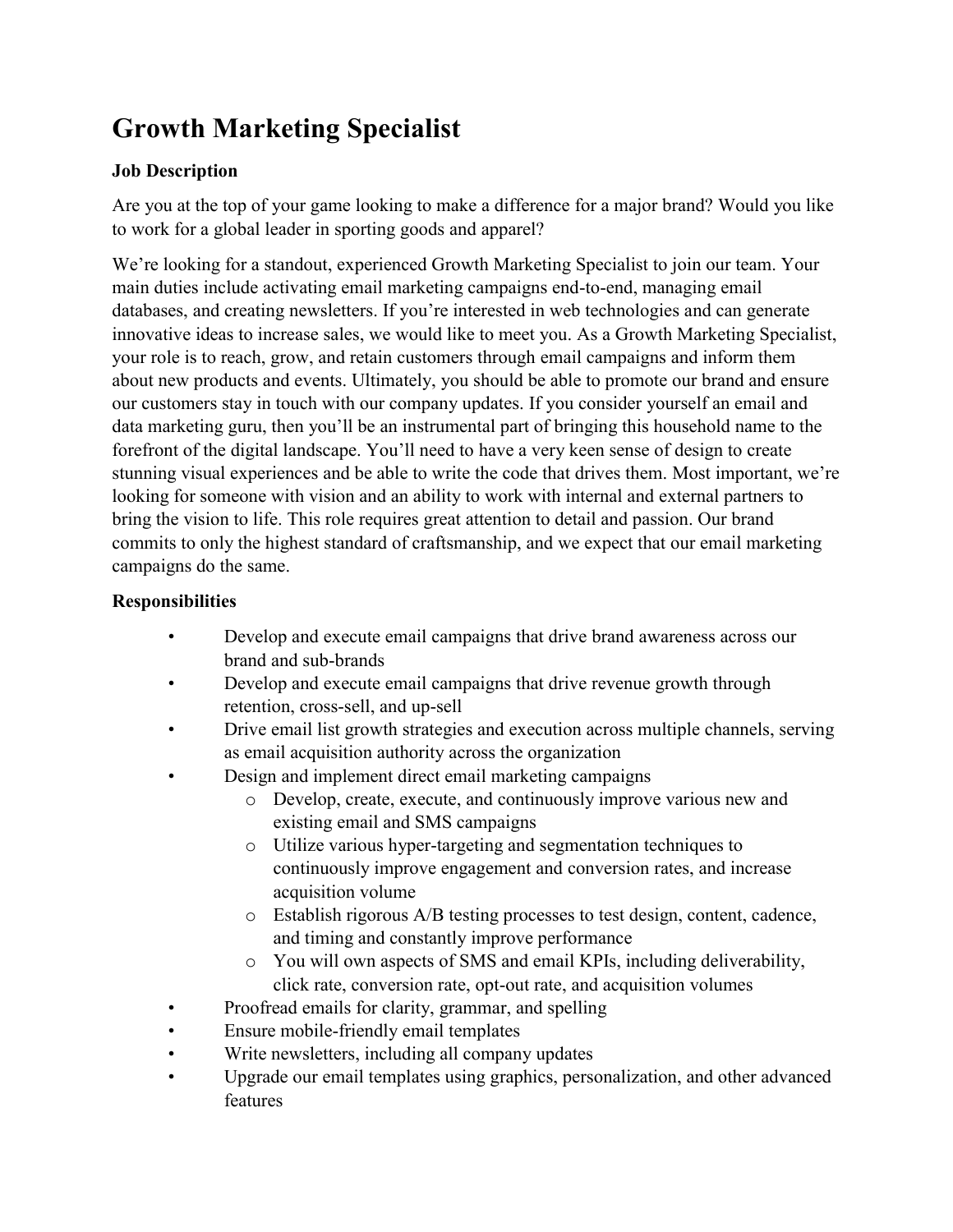- Ensure prompt and accurate communication with clients via email, to minimize unsubscribes
- Create email databases for lead generation
- Analyze campaign performance and suggest improvements
- Report on sales revenue generated from email marketing efforts
- Ensure emails follow industry policies and best practices
- Work knowledge of Google Analytics or similar platforms

#### Qualifications

- Collaborative, inclusive, and flexible team member
- Resourceful self-starter who gets things done
- Highly organized with extreme attention to detail
- Ability to manage multiple priorities and meet deadlines in a fast-paced environment
- Positive, constructive approach
- Strong communication and presentation skills required
- Excellent presentation skills and ability to defend work
- A desire to extract performance insights to continuously improve design
- Understanding of A/B testing and basic test design best practices
- Professional demeanor, strong interpersonal, leadership, problem solving, communication, and time management skills
- Knowledge of using/creating personalized  $&$  dynamic templates based on user attributes and segments
- A balance of creative mindset and an analytical approach. You understand the importance of data in making decisions and making improvements to existing processes
- Strong drive and a relentless curiosity to learn and grow
- You complete complex tasks and projects quickly with excellent attention to detail and react with appropriate urgency to situations that require a quick turnaround

#### **Education/Experience Required**

- Proven work experience as a digital or email marketing specialist
- Relevant work experience with proven success in owned channels such as email, SMS, and mobile push notifications
- Hands on experience with HTML and content management systems
- Experience with ESP
- Proficiency in marketing automation technology
- Excellent written communication and copywriting skills
- Strong project management skills
- Ability to work under tight deadlines